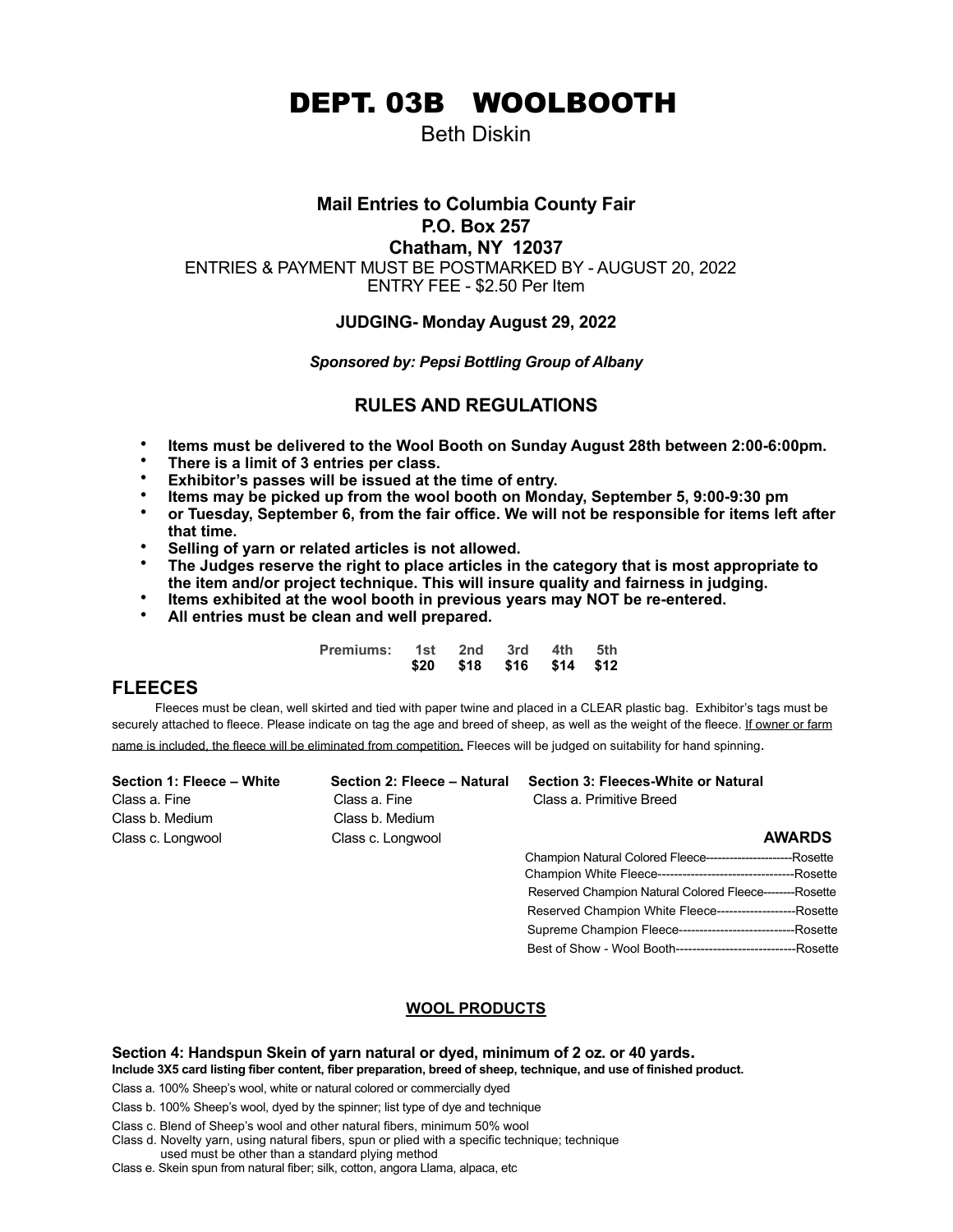# **Section 5-16**

#### **Include a 3X5 card listing fiber content and any other pertinent information**

**i.e. hand-dyed, special techniques, original design, etc.**

#### **Section 5: Handmade Article - of 100% wool, knitted or crocheted**

Class a. Large item (ex. sweater, shawl, jacket) made from yarn spun by the knitter

Class b. Small item (ex. mittens, socks, child's sweater, and scarf) made from yarn spun by knitter

Class c. Large item made from commercial yarn. ex. shawls/jackets

Class d. Sweaters made from commercial yarn

Class e. Small item made from commercial yarn

#### **Section 6: Handmade article made from a blend of wool and other natural fibers, knitted or crocheted**

Class a. Large item (ex. sweater, shawl, jacket) made from yarn spun by the knitter

Class b. Small item (ex. mittens, socks, child's sweater, and scarf) made from yarn spun by the knitter

Class c. Large item made from commercial yarn

Class d. Small item made from commercial yarn

#### **Section 7: Handmade article, made from any natural fiber other than Sheep's wool knitted or crocheted**

Class a. Large item (ex. sweater, shawl, jacket) made from yarn spun by knitter

Class b. Small item (ex. mittens, socks, child's sweater, and scarf) made from yarn spun by knitter.

Class c. Large item made from commercial yarn

Class d. Small item made from commercial yarn

#### **Section 8: Handmade article using any technique using lace weight yarn**

Class a. Made from yarn spun by the knitter Class b. Made from commercial yarn

#### **Section 9: Handmade article-made from sock/fingering yarn. The yarn must be a minimum 80% wool. Embellishments will be allowed. IN THIS CLASS ONLY**

Class a. Made with handspun yarn by knitter.

Class b. Made with purchased yarn.

#### **Section 10: Handmade article WOVEN, wool, wool blend, or any natural fiber**

Class a. Made from handspun yarn spun by the knitter Class b. Made from purchased yarn.

#### **Section 11: Handmade Article of wool – HOOKED-Please measure length X width in inches (L x W = square inches) to determine class placement.**

Class a. Small rug, under 400 square inches, original design

Class b. Small rug, under 400 square inches, commercial pattern or adaptation

Class c. Medium rug, 401-800 square inches, original design

Class d. Medium rug, 401-800 square inches, commercial pattern or adaptation

Class e. Large rug, over 800 square inches, original design

Class f. Large rug, over 800 square inches, commercial pattern or adaptation

## **Section 12: Handmade Article of Wool – Flat FELTED**

Class a**.** 3 dimensional sculpted-any

Class b. Flat, felted- any

Class c. 100% Wet Felt- any

# **Sections 13-22, use Class "A" for entry number**

**Section 13: Handmade Article of Wool - KNITTED AND FULLED**

**Section 14: Handmade Article, NEEDLEWORK, incorporating wool**

**Section 15: Handmade Article of Wool - BRAIDED**

**Section 16: Handmade Article of Wool - PUNCH NEEDLE Technique**

**Section 17: Handmade Article of Wool - Item constructed from recycled woolen materials**

## YOUTH CATEGORIES – MADE BY ENTRANTS 16 YEARS OR

**Section 18: Handmade Article of Wool or wool blend, knitted or crocheted Section 19: Handspun skein of yarn**

**Section 20: Handmade Article of Wool - WOVEN**

**Section 21: Handmade Article of Wool - FELTED or KNITTED AND FULLED**

**Section 22: Handmade Article of Wool - Hooked or punch needle article**